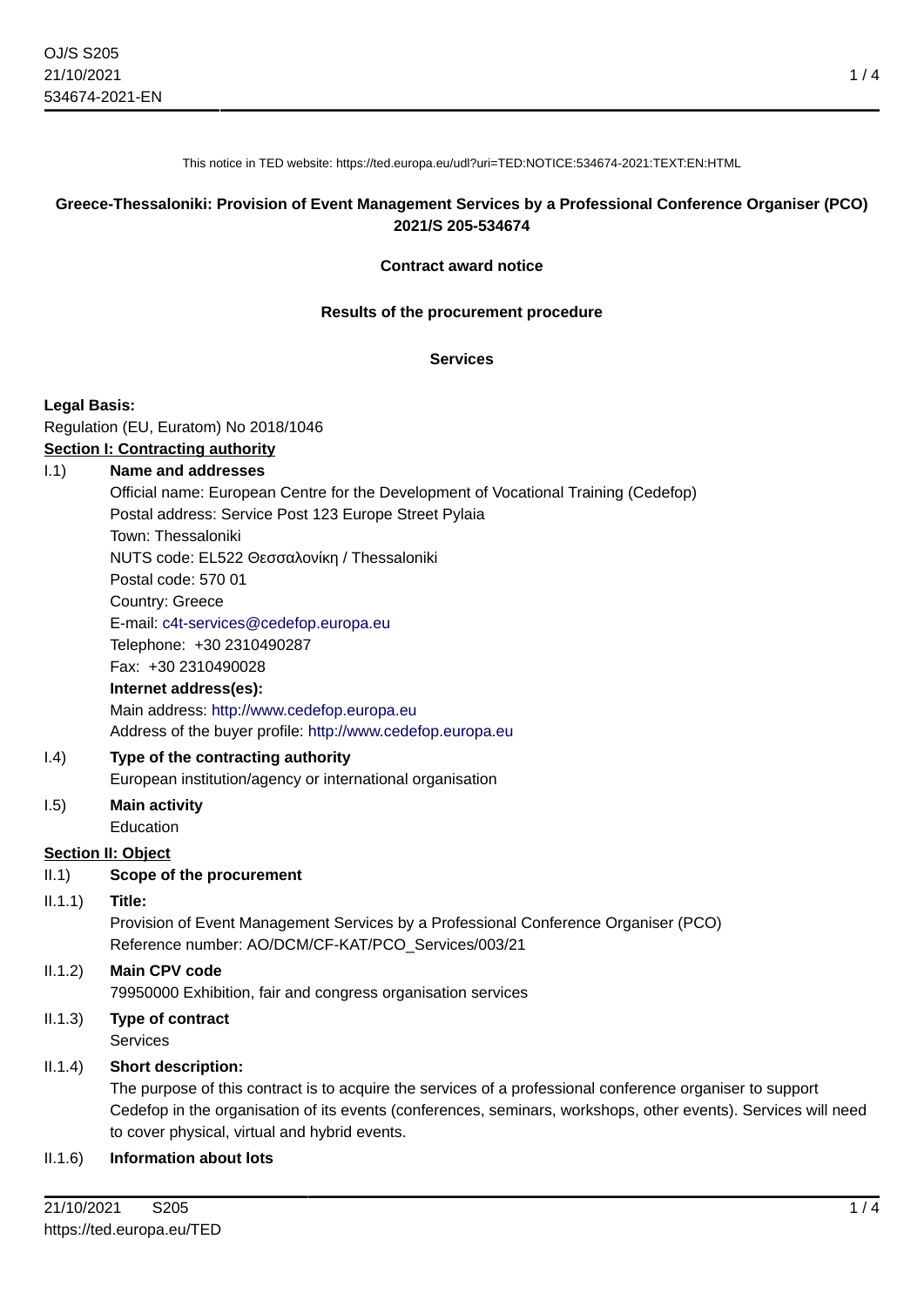This contract is divided into lots: no

## II.1.7) **Total value of the procurement (excluding VAT)**

Value excluding VAT: 600 000.00 EUR

### II.2) **Description**

## II.2.2) **Additional CPV code(s)**

32417000 Multimedia networks 79951000 Seminar organisation services 79952000 Event services 79952100 Cultural event organisation services

### II.2.3) **Place of performance**

NUTS code: EL Ελλάδα / Elláda Main site or place of performance: Contractor's premises, Cedefop's premises, Brussels or EU presidency countries.

## II.2.4) **Description of the procurement:**

The services required for the different event formats (physical, virtual and hybrid) are the following:

- 1. provision of virtual event web platform and associated services;
- 2. technology support services for hybrid and physical events;
- 3. rental of technical equipment and support services;
- 4. participant management;
- 5. dedicated event webpage;
- 6. secure electronic voting;
- 7. on-site support (conference assistants);
- 8. accommodation;
- 9. catering services;
- 10. social and cultural programme;
- 11. event facilitators;
- 12. photographic and related services;
- 13. transfer and ground transportation;
- 14. venue;
- 15. other services needed

## II.2.5) **Award criteria**

Quality criterion - Name: Quality of contract management / Weighting: 35 Quality criterion - Name: Quality of proposed scenarios / Weighting: 45 Quality criterion - Name: Organisation and management of human resources / Weighting: 20 Price - Weighting: 60/40

II.2.11) **Information about options**

Options: no

## II.2.13) **Information about European Union funds**

The procurement is related to a project and/or programme financed by European Union funds: no

## II.2.14) **Additional information**

### **Section IV: Procedure**

- IV.1) **Description**
- IV.1.1) **Type of procedure**

Open procedure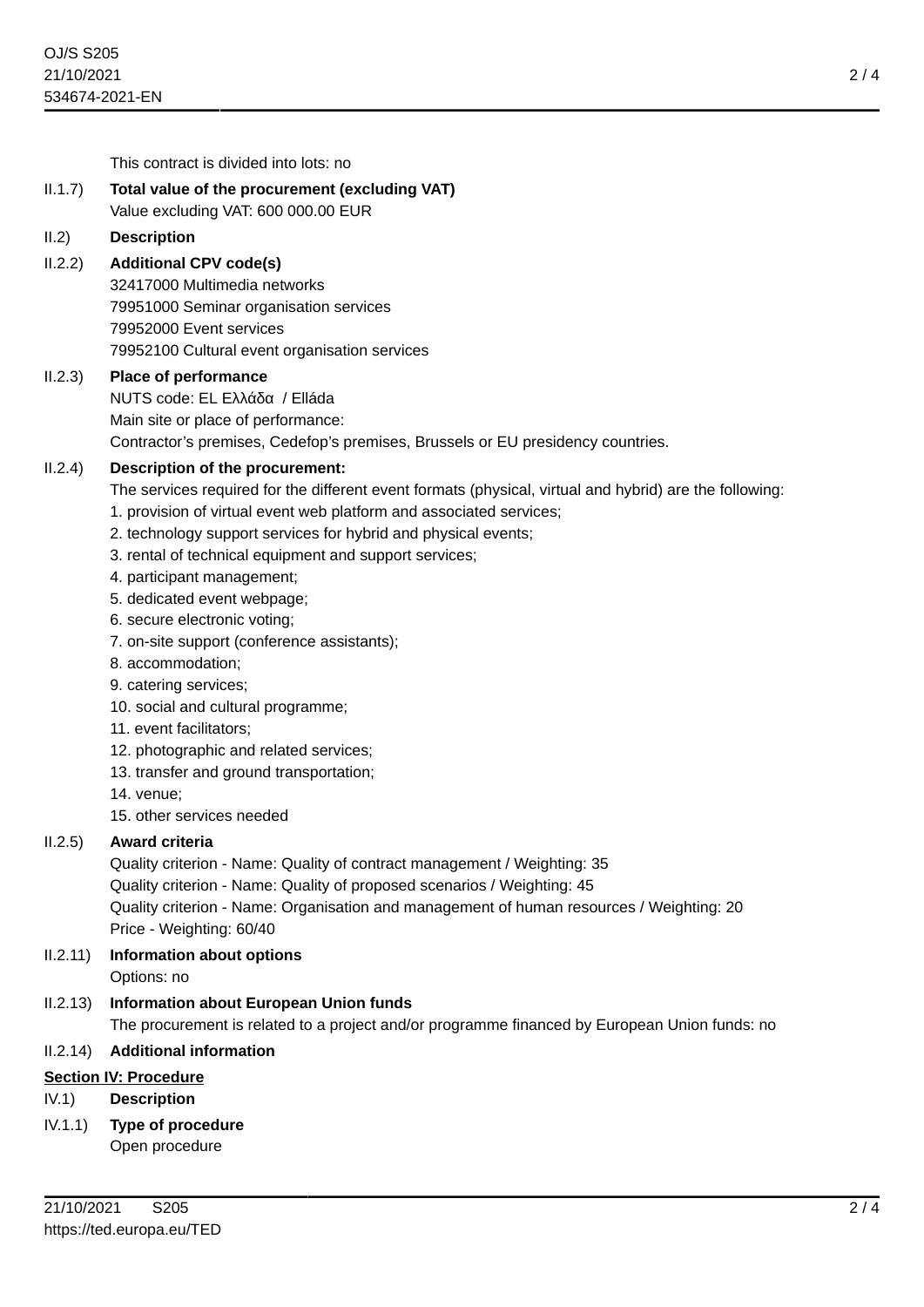| IV.1.3) | Information about a framework agreement or a dynamic purchasing system<br>The procurement involves the establishment of a framework agreement                                    |
|---------|----------------------------------------------------------------------------------------------------------------------------------------------------------------------------------|
| IV.1.8) | Information about the Government Procurement Agreement (GPA)<br>The procurement is covered by the Government Procurement Agreement: no                                           |
| IV.2)   | <b>Administrative information</b>                                                                                                                                                |
| IV.2.1) | Previous publication concerning this procedure<br>Notice number in the OJ S: 2021/S 069-174117                                                                                   |
| IV.2.8) | Information about termination of dynamic purchasing system                                                                                                                       |
| IV.2.9) | Information about termination of call for competition in the form of a prior information notice                                                                                  |
|         | <b>Section V: Award of contract</b>                                                                                                                                              |
|         | Contract No: No 2021-FWC4/AO/DCM/CF-KAT/PCO_Services/003/21                                                                                                                      |
|         | Title:                                                                                                                                                                           |
|         | Provision of Event Management Services by a Professional Conference Organiser (PCO)                                                                                              |
|         | A contract/lot is awarded: yes                                                                                                                                                   |
| V.2)    | <b>Award of contract</b>                                                                                                                                                         |
| V.2.1)  | Date of conclusion of the contract:<br>11/10/2021                                                                                                                                |
| V.2.2)  | <b>Information about tenders</b>                                                                                                                                                 |
|         | Number of tenders received: 9<br>The contract has been awarded to a group of economic operators: no                                                                              |
| V.2.3)  | Name and address of the contractor<br>Official name: Propager-Eurojeune<br>Postal address: 70 boulevard de Reuilly<br>Town: Paris                                                |
|         | NUTS code: FR101 Paris<br>Postal code: 75012                                                                                                                                     |
|         | Country: France<br>Internet address: https://propager.com/index.php/fr/<br>The contractor is an SME: yes                                                                         |
| V.2.4)  | Information on value of the contract/lot (excluding VAT)<br>Initial estimated total value of the contract/lot: 600 000.00 EUR<br>Total value of the contract/lot: 600 000.00 EUR |
| V.2.5)  | Information about subcontracting                                                                                                                                                 |
|         | <b>Section VI: Complementary information</b>                                                                                                                                     |
| VI.3)   | <b>Additional information:</b>                                                                                                                                                   |
| VI.4)   | <b>Procedures for review</b>                                                                                                                                                     |
| VI.4.1) | <b>Review body</b>                                                                                                                                                               |
|         | Official name: General Court                                                                                                                                                     |
|         | Postal address: rue du Fort Niedergrünewald                                                                                                                                      |
|         | Town: Luxembourg<br>Postal code: L-2925                                                                                                                                          |
|         | Country: Luxembourg                                                                                                                                                              |
| VI.4.3) | <b>Review procedure</b>                                                                                                                                                          |
|         |                                                                                                                                                                                  |
|         |                                                                                                                                                                                  |